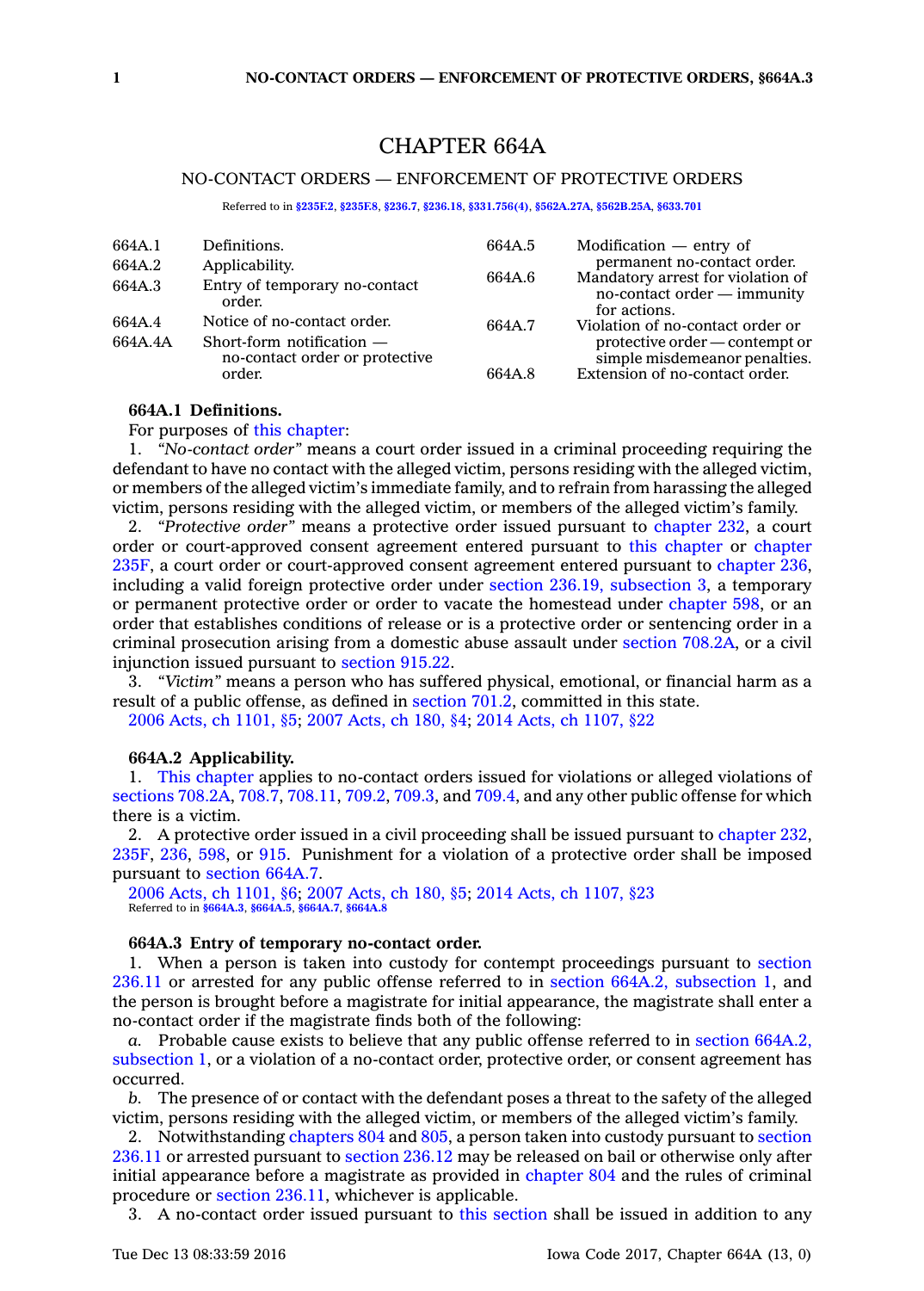other conditions of release imposed by <sup>a</sup> magistrate pursuant to [section](https://www.legis.iowa.gov/docs/code/811.2.pdf) 811.2. The no-contact order has force and effect until it is modified or terminated by subsequent court action in <sup>a</sup> contempt proceeding or criminal or juvenile court action and is reviewable in the manner prescribed in [section](https://www.legis.iowa.gov/docs/code/811.2.pdf) 811.2. Upon final disposition of the criminal or juvenile court action, the court shall terminate or modify the no-contact order pursuant to [section](https://www.legis.iowa.gov/docs/code/664A.5.pdf) 664A.5.

4. A no-contact order requiring the defendant to have no contact with the alleged victim's children shall prevail over any existing order which may be in conflict with the no-contact order.

5. A no-contact order issued pursuant to this [section](https://www.legis.iowa.gov/docs/code/664A.3.pdf) shall restrict the defendant from having contact with the victim, persons residing with the victim, or the victim's immediate family.

6. A no-contact order issued pursuant to this [section](https://www.legis.iowa.gov/docs/code/664A.3.pdf) shall specifically include notice that the person may be required to relinquish all firearms, offensive weapons, and ammunition upon the issuance of <sup>a</sup> permanent no-contact order pursuant to [section](https://www.legis.iowa.gov/docs/code/664A.5.pdf) 664A.5.

2006 Acts, ch [1101,](https://www.legis.iowa.gov/docs/acts/2006/CH1101.pdf) §7; 2007 [Acts,](https://www.legis.iowa.gov/docs/acts/2007/CH0180.pdf) ch 180, §6; 2010 Acts, ch [1083,](https://www.legis.iowa.gov/docs/acts/2010/CH1083.pdf) §3 Referred to in **[§664A.5](https://www.legis.iowa.gov/docs/code/664A.5.pdf)**, **[§709.22](https://www.legis.iowa.gov/docs/code/709.22.pdf)**, **[§915.50](https://www.legis.iowa.gov/docs/code/915.50.pdf)**, **[§915.50A](https://www.legis.iowa.gov/docs/code/915.50A.pdf)**

## **664A.4 Notice of no-contact order.**

1. The clerk of the district court or other person designated by the court shall provide <sup>a</sup> copy of the no-contact order to the victim pursuant to this [chapter](https://www.legis.iowa.gov/docs/code//664A.pdf) and [chapter](https://www.legis.iowa.gov/docs/code//915.pdf) 915.

2. The clerk of the district court shall provide <sup>a</sup> notice and copy of the no-contact order to the appropriate law enforcement agencies and the twenty-four-hour dispatcher for the law enforcement agencies in the same manner as provided in [section](https://www.legis.iowa.gov/docs/code/235F.6.pdf) 235F.6 or [236.5](https://www.legis.iowa.gov/docs/code/236.5.pdf), as applicable. The clerk of the district court shall provide <sup>a</sup> notice and copy of <sup>a</sup> modification or vacation of <sup>a</sup> no-contact order in the same manner.

2006 Acts, ch [1101,](https://www.legis.iowa.gov/docs/acts/2006/CH1101.pdf) §8; 2014 Acts, ch [1107,](https://www.legis.iowa.gov/docs/acts/2014/CH1107.pdf) §24

## **664A.4A Short-form notification — no-contact order or protective order.**

1. In lieu of personal service of <sup>a</sup> no-contact order or <sup>a</sup> protective order on <sup>a</sup> person whose activities are restrained by the order, <sup>a</sup> sheriff of any county in this state or any peace officer or corrections officer in this state may serve the person with <sup>a</sup> short-form notification pursuant to this [section](https://www.legis.iowa.gov/docs/code/664A.4A.pdf) to effectuate service of an unserved no-contact order or protective order.

2. Service of <sup>a</sup> short-form notification under this [section](https://www.legis.iowa.gov/docs/code/664A.4A.pdf) shall be allowed during traffic stops and other contacts with the person by <sup>a</sup> sheriff, peace officer, or corrections officer in this state in the course of performing official duties. The person may be detained for <sup>a</sup> reasonable period of time to complete the short-form notification process.

3. When the short-form notification process is complete, the sheriff, peace officer, or corrections officer serving the notification shall file <sup>a</sup> copy of the notification with the clerk of the district court. The filing shall indicate the date and time the notification was served on the person.

4. The short-form notification shall be on <sup>a</sup> form prescribed by the state court administrator. The state court administrator shall prescribe rules relating to the content and distribution of the form to appropriate law enforcement agencies in this state. The form shall include but not be limited to all of the following statements:

*a.* The person shall have no contact with the protected party.

*b.* The person is responsible for obtaining <sup>a</sup> full copy of the no-contact order or the protective order from the county sheriff of the county in which the order was entered or from the clerk of the district court.

*c.* The terms and conditions of the no-contact order or protective order are enforceable, and the person is subject to arrest for violating the no-contact order or the protective order.

2013 [Acts,](https://www.legis.iowa.gov/docs/acts/2013/CH0016.pdf) ch 16, §2, 3 Referred to in **[§235F.2](https://www.legis.iowa.gov/docs/code/235F.2.pdf)**, **[§236.3](https://www.legis.iowa.gov/docs/code/236.3.pdf)**

### **664A.5 Modification — entry of permanent no-contact order.**

If <sup>a</sup> defendant is convicted of, receives <sup>a</sup> deferred judgment for, or pleads guilty to <sup>a</sup> public offense referred to in section 664A.2, [subsection](https://www.legis.iowa.gov/docs/code/664A.2.pdf) 1, or is held in contempt for <sup>a</sup> violation of <sup>a</sup> no-contact order issued under [section](https://www.legis.iowa.gov/docs/code/664A.3.pdf) 664A.3 or for <sup>a</sup> violation of <sup>a</sup> protective order issued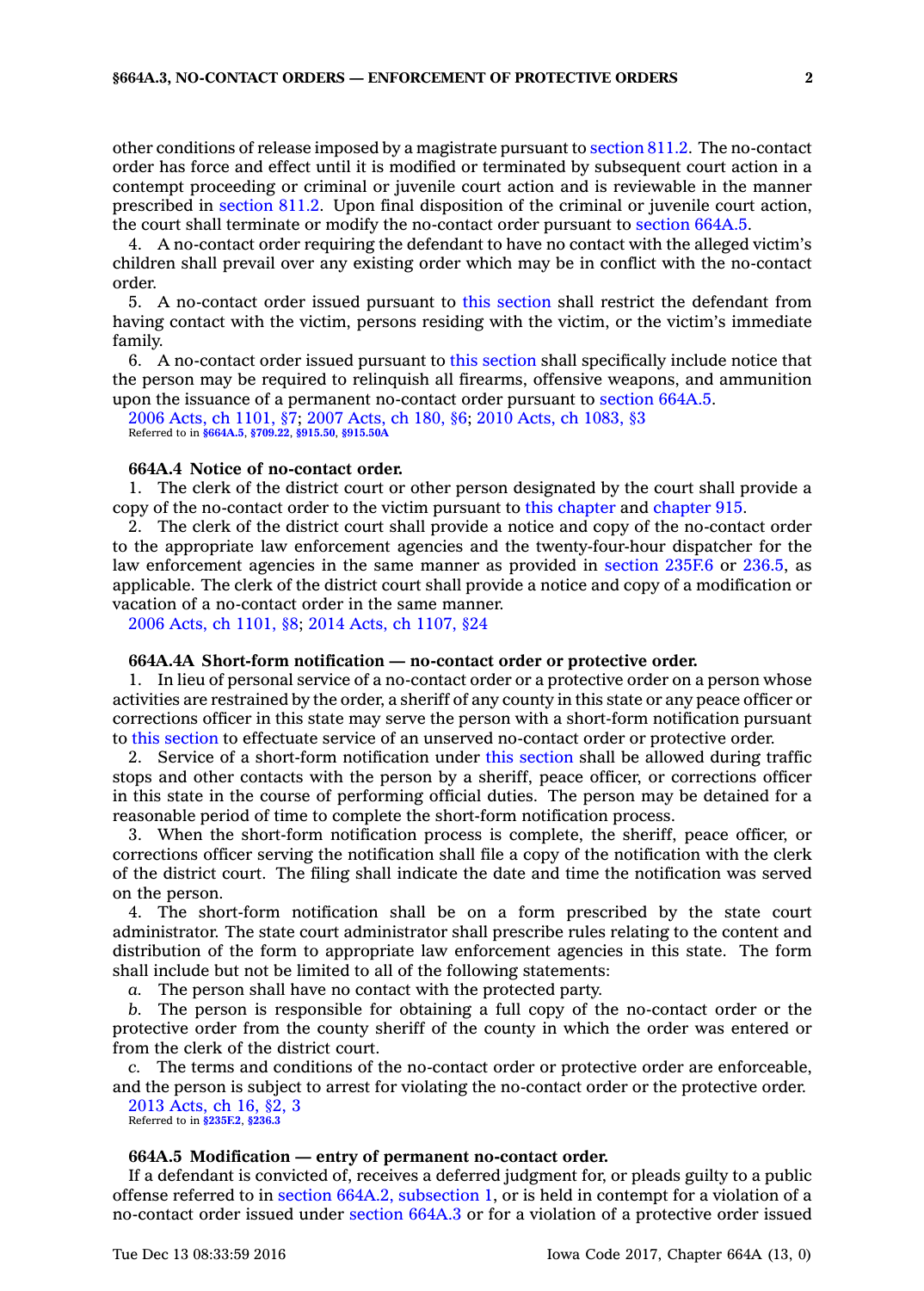pursuant to [chapter](https://www.legis.iowa.gov/docs/code//232.pdf) 232, [235F](https://www.legis.iowa.gov/docs/code//235F.pdf), [236](https://www.legis.iowa.gov/docs/code//236.pdf), [598](https://www.legis.iowa.gov/docs/code//598.pdf), or [915](https://www.legis.iowa.gov/docs/code//915.pdf), the court shall either terminate or modify the temporary no-contact order issued by the magistrate. The court may enter <sup>a</sup> no-contact order or continue the no-contact order already in effect for <sup>a</sup> period of five years from the date the judgment is entered or the deferred judgment is granted, regardless of whether the defendant is placed on probation.

2006 Acts, ch [1101,](https://www.legis.iowa.gov/docs/acts/2006/CH1101.pdf) §9; 2007 [Acts,](https://www.legis.iowa.gov/docs/acts/2007/CH0180.pdf) ch 180, §7; 2014 Acts, ch [1107,](https://www.legis.iowa.gov/docs/acts/2014/CH1107.pdf) §25 Referred to in **[§664A.3](https://www.legis.iowa.gov/docs/code/664A.3.pdf)**, **[§708.2A](https://www.legis.iowa.gov/docs/code/708.2A.pdf)**

## **664A.6 Mandatory arrest for violation of no-contact order — immunity for actions.**

1. If <sup>a</sup> peace officer has probable cause to believe that <sup>a</sup> person has violated <sup>a</sup> no-contact order issued under this [chapter](https://www.legis.iowa.gov/docs/code//664A.pdf), the peace officer shall take the person into custody and shall take the person without unnecessary delay before the nearest or most accessible magistrate in the judicial district in which the person was taken into custody.

2. If the peace officer is investigating <sup>a</sup> domestic abuse assault pursuant to section [708.2A](https://www.legis.iowa.gov/docs/code/708.2A.pdf), the officer shall also comply with [sections](https://www.legis.iowa.gov/docs/code/236.11.pdf) 236.11 and [236.12](https://www.legis.iowa.gov/docs/code/236.12.pdf).

3. A peace officer shall not be held civilly or criminally liable for acting pursuant to [this](https://www.legis.iowa.gov/docs/code/664A.6.pdf) [section](https://www.legis.iowa.gov/docs/code/664A.6.pdf) provided the peace officer acts in good faith and on reasonable grounds and the peace officer's acts do not constitute <sup>a</sup> willful or wanton disregard for the rights or safety of another. 2006 Acts, ch [1101,](https://www.legis.iowa.gov/docs/acts/2006/CH1101.pdf) §10; 2007 [Acts,](https://www.legis.iowa.gov/docs/acts/2007/CH0180.pdf) ch 180, §8

## **664A.7 Violation of no-contact order or protective order — contempt or simple misdemeanor penalties.**

1. Violation of <sup>a</sup> no-contact order issued under this [chapter](https://www.legis.iowa.gov/docs/code//664A.pdf) or <sup>a</sup> protective order issued pursuant to [chapter](https://www.legis.iowa.gov/docs/code//232.pdf) 232, [235F](https://www.legis.iowa.gov/docs/code//235F.pdf), [236](https://www.legis.iowa.gov/docs/code//236.pdf), or [598](https://www.legis.iowa.gov/docs/code//598.pdf), including <sup>a</sup> modified no-contact order, is punishable by summary contempt proceedings.

2. A hearing in <sup>a</sup> contempt proceeding brought pursuant to this [section](https://www.legis.iowa.gov/docs/code/664A.7.pdf) shall be held not less than five and not more than fifteen days after the issuance of <sup>a</sup> rule to show cause, as determined by the court.

3. If convicted of or held in contempt for <sup>a</sup> violation of <sup>a</sup> no-contact order or <sup>a</sup> modified no-contact order for <sup>a</sup> public offense referred to in section 664A.2, [subsection](https://www.legis.iowa.gov/docs/code/664A.2.pdf) 1, or held in contempt of <sup>a</sup> no-contact order issued during <sup>a</sup> contempt proceeding brought pursuant to section [236.11](https://www.legis.iowa.gov/docs/code/236.11.pdf), the person shall be confined in the county jail for <sup>a</sup> minimum of seven days. A jail sentence imposed pursuant to this [subsection](https://www.legis.iowa.gov/docs/code/664A.7.pdf) shall be served on consecutive days. No portion of the mandatory minimum term of confinement imposed by this [subsection](https://www.legis.iowa.gov/docs/code/664A.7.pdf) shall be deferred or suspended. A deferred judgment, deferred sentence, or suspended sentence shall not be entered for <sup>a</sup> violation of <sup>a</sup> no-contact order, modified no-contact order, or protective order and the court shall not impose <sup>a</sup> fine in lieu of the minimum sentence, although <sup>a</sup> fine may be imposed in addition to the minimum sentence.

4. If convicted or held in contempt for <sup>a</sup> violation of <sup>a</sup> civil protective order referred to in section [664A.2](https://www.legis.iowa.gov/docs/code/664A.2.pdf), the person shall serve a jail sentence. A jail sentence imposed pursuant to this [subsection](https://www.legis.iowa.gov/docs/code/664A.7.pdf) shall be served on consecutive days. A person who is convicted of or held in contempt for <sup>a</sup> violation of <sup>a</sup> protective order referred to in [section](https://www.legis.iowa.gov/docs/code/664A.2.pdf) 664A.2 may be ordered by the court to pay the plaintiff's attorney's fees and court costs.

5. Violation of <sup>a</sup> no-contact order entered for the offense or alleged offense of domestic abuse assault in violation of [section](https://www.legis.iowa.gov/docs/code/708.2A.pdf) 708.2A or <sup>a</sup> violation of <sup>a</sup> protective order issued pursuant to [chapter](https://www.legis.iowa.gov/docs/code//232.pdf) 232, [235F](https://www.legis.iowa.gov/docs/code//235F.pdf), [236](https://www.legis.iowa.gov/docs/code//236.pdf), [598](https://www.legis.iowa.gov/docs/code//598.pdf), or [915](https://www.legis.iowa.gov/docs/code//915.pdf) constitutes <sup>a</sup> public offense and is punishable as <sup>a</sup> simple misdemeanor. Alternatively, the court may hold <sup>a</sup> person in contempt of court for such <sup>a</sup> violation, as provided in [subsection](https://www.legis.iowa.gov/docs/code/664A.7.pdf) 3.

6. A person shall not be held in contempt or convicted of violations under multiple no-contact orders, protective orders, or consent agreements, for the same set of facts and circumstances that constitute <sup>a</sup> single violation.

2006 Acts, ch [1101,](https://www.legis.iowa.gov/docs/acts/2006/CH1101.pdf) §11; 2007 [Acts,](https://www.legis.iowa.gov/docs/acts/2007/CH0180.pdf) ch 180, §9, 10; 2014 Acts, ch [1107,](https://www.legis.iowa.gov/docs/acts/2014/CH1107.pdf) §26 Referred to in **[§598.16](https://www.legis.iowa.gov/docs/code/598.16.pdf)**, **[§598.41](https://www.legis.iowa.gov/docs/code/598.41.pdf)**, **[§598C.305](https://www.legis.iowa.gov/docs/code/598C.305.pdf)**, **[§664A.2](https://www.legis.iowa.gov/docs/code/664A.2.pdf)**, **[§907.3](https://www.legis.iowa.gov/docs/code/907.3.pdf)**

### **664A.8 Extension of no-contact order.**

Upon the filing of an application by the state or by the victim of any public offense referred to in section 664A.2, [subsection](https://www.legis.iowa.gov/docs/code/664A.2.pdf) 1 which is filed within ninety days prior to the expiration of